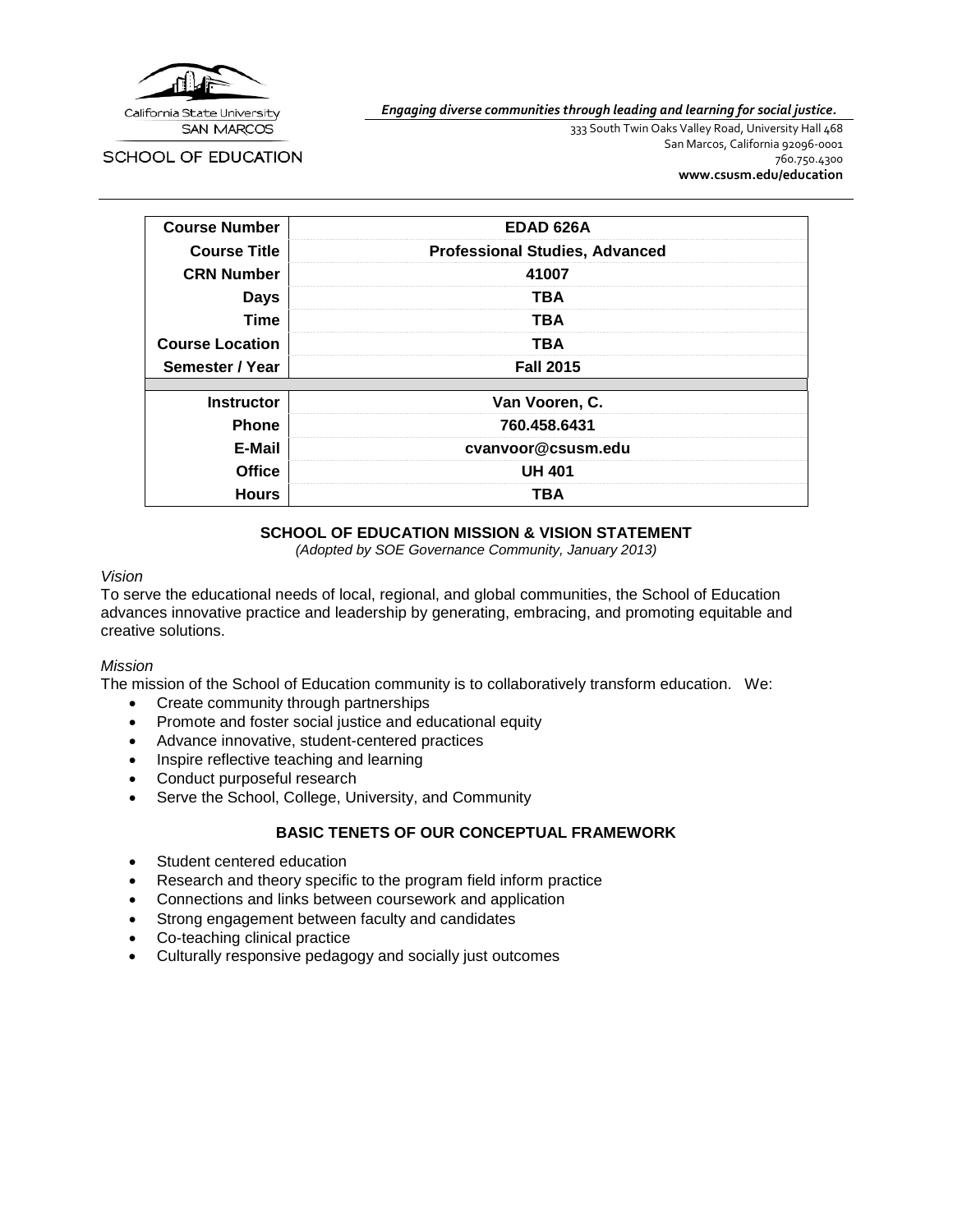# **COURSE DESCRIPTION**

# **Course Description**

Provides the student with basic on-site experiences appropriate to an entry-level administrator. Students will work closely with an on-site administrator and University instructional supervisor in the development and implementation of a plan for field experiences including application of basic preliminary administrative services functions. Students will develop a paper, project, or other product, collaboratively agreed upon with the supervisory team, which integrates learning from the fieldwork and which will be used by the cooperating site. *May be repeated for credit, but only two units may be applied to the program of study. Graded Credit/No Credit. May not be taken for credit by students who have received credit for EDAD 640B. Enrollment restricted to students who have obtained consent of Program Coordinator.*

#### **Course Prerequisites**

This course provides students with basic on-site experiences appropriate to an entry-level administrator. Students will work closely with an on-site administrator and University instructional supervisor in the development and implementation of a plan for field experiences including basic preliminary administrative functions. Students will develop a paper, project, or other product, collaboratively agreed upon with the supervisory team, which integrates learning from the fieldwork and which will be used by the cooperating site.

*Graded Credit/ No Credit*

# **Course Objectives**

- 1. Demonstrate experience in the California Administrative Content and Performance Expectations (CACE and CAPE) through evidence-based documents.
- 2. Write a reflection that summarizes personal growth and progress towards the CAPE and CACE standards through this experience.

#### **Unique Course Requirements**

Students will engage in a minimum of 15 hours (equivalent of 1 unit) in planning and implementing a unique leadership project.

#### **Credit Hour Policy Statement**

• Students are expected to spend a minimum of two hours outside of the classroom each week for each unit of credit engaged in learning

# **REQUIRED TEXTS, MATERIALS AND ACCOUNTS**

#### **No text required.**

# **Course Material Available**

Cougar Courses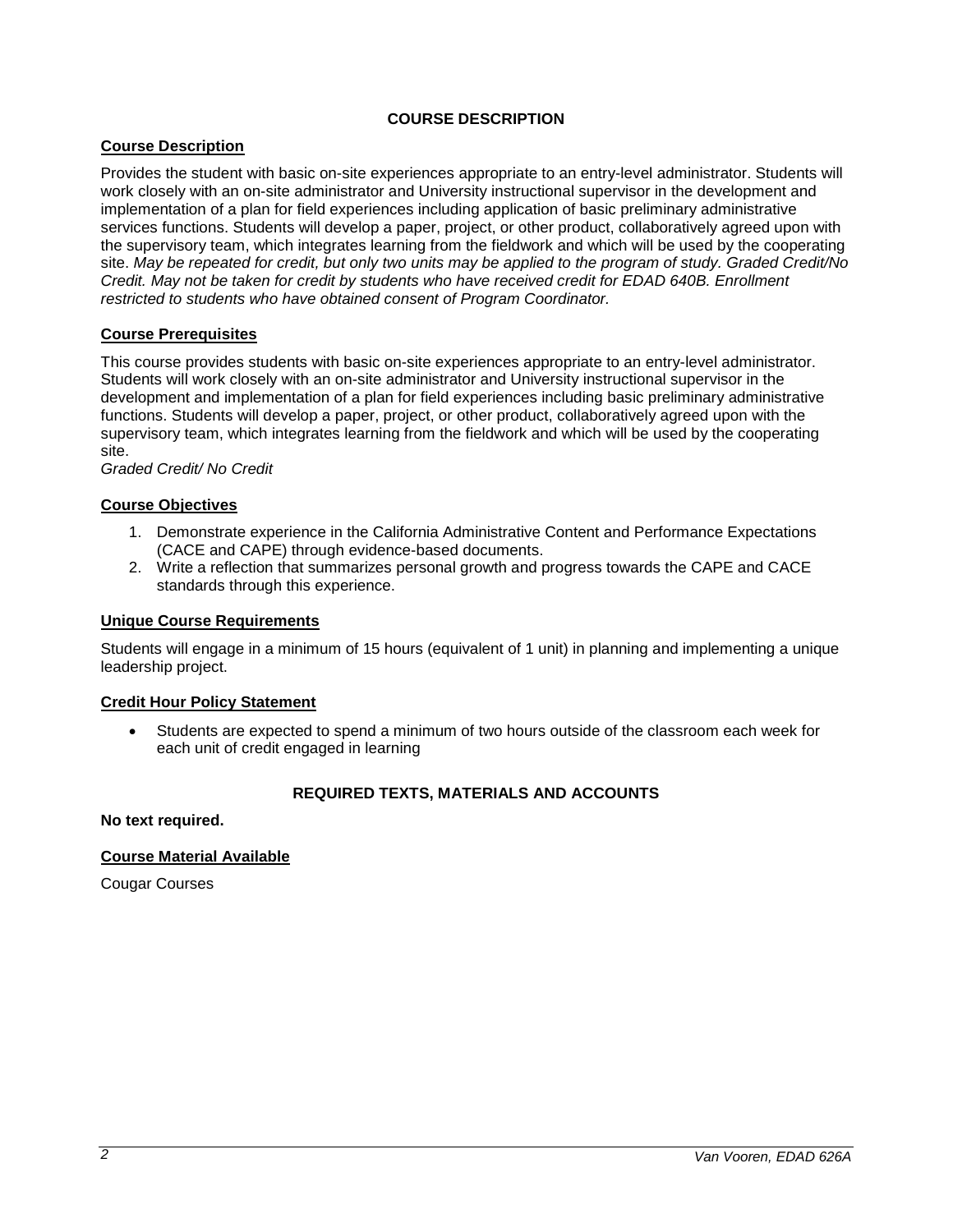#### **COURSE LEARNING OUTCOMES**

The course objectives, assignments, and assessments have been aligned with the CCTC standards for a California Preliminary Administrative Services Credential. This course is designed to help teachers seek skills, knowledge, and attitudes necessary to assist schools and district in implementing effective programs for all students. The successful candidate will be able to merge theory and practice in order to realize a comprehensive and extensive educational program for all students. Candidates will be required to formally match alignment with the following Leadership Standards in this course:

#### *Category III: Field Experiences in the Program*

#### **Program Standard 12: Nature of Field Experiences**

In the administrative services preparation program, candidates participate in practical field experiences that are designed to facilitate the application of theoretical concepts in authentic settings. Each candidate is introduced to the major duties and responsibilities authorized by the administrative services credential as articulated in the *Performance Expectations*. Field experiences include a variety of diverse and realistic settings both in the day-to-day functions of administrators and in long-term policy design and implementation.

#### **Program Standard 13: Guidance, Assistance and Feedback**

The administrative services preparation program sponsor has an effective system by which the candidate's performance is guided, assisted, and evaluated in each field experience. In this system, at least one field/clinical supervisor and at least one program supervisor provide complete, accurate, and timely feedback to the candidate, including constructive suggestions for improvement.

# **MA IN EDUCATION PROGRAM STUDENT LEARNING OUTCOMES (PSLO)**

The Master of Arts in Education Program assesses four (4) Program Student Learning Outcomes (PSLO).

**PSLO 1: Professional Dispositions** (EDAD 610, EDAD 618A, & EDAD 620)

- **PSLO 2: Leadership Skills** (Professional Portfolio)
- **PSLO 3: Analyze Research** (EDUC 622)
- **PSLO 4: Integrate Research** (EDUC 698)

# **GENERAL CONSIDERATIONS**

# **School of Education Attendance Policy**

Due to the dynamic and interactive nature of courses in the School of Education, all candidates (course participants) are expected to attend all classes and participate actively. At a minimum, candidates (course participants) must attend more than 80% of class time, or s/he may not receive a passing grade for the course at the discretion of the instructor. Individual instructors may adopt more stringent attendance requirements. Should the candidate (course participants) have extenuating circumstances, s/he should contact the instructor as soon as possible. *(Adopted by the COE Governance Community, December, 1997).*

#### . **CSUSM Academic Honesty Policy**

Students will be expected to adhere to standards of academic honesty and integrity, as outlined in the Student Academic Honesty Policy. All assignments must be original work, clear and error-free. All ideas/material that are borrowed from other sources must have appropriate references to the original sources. Any quoted material should give credit to the source and be punctuated accordingly.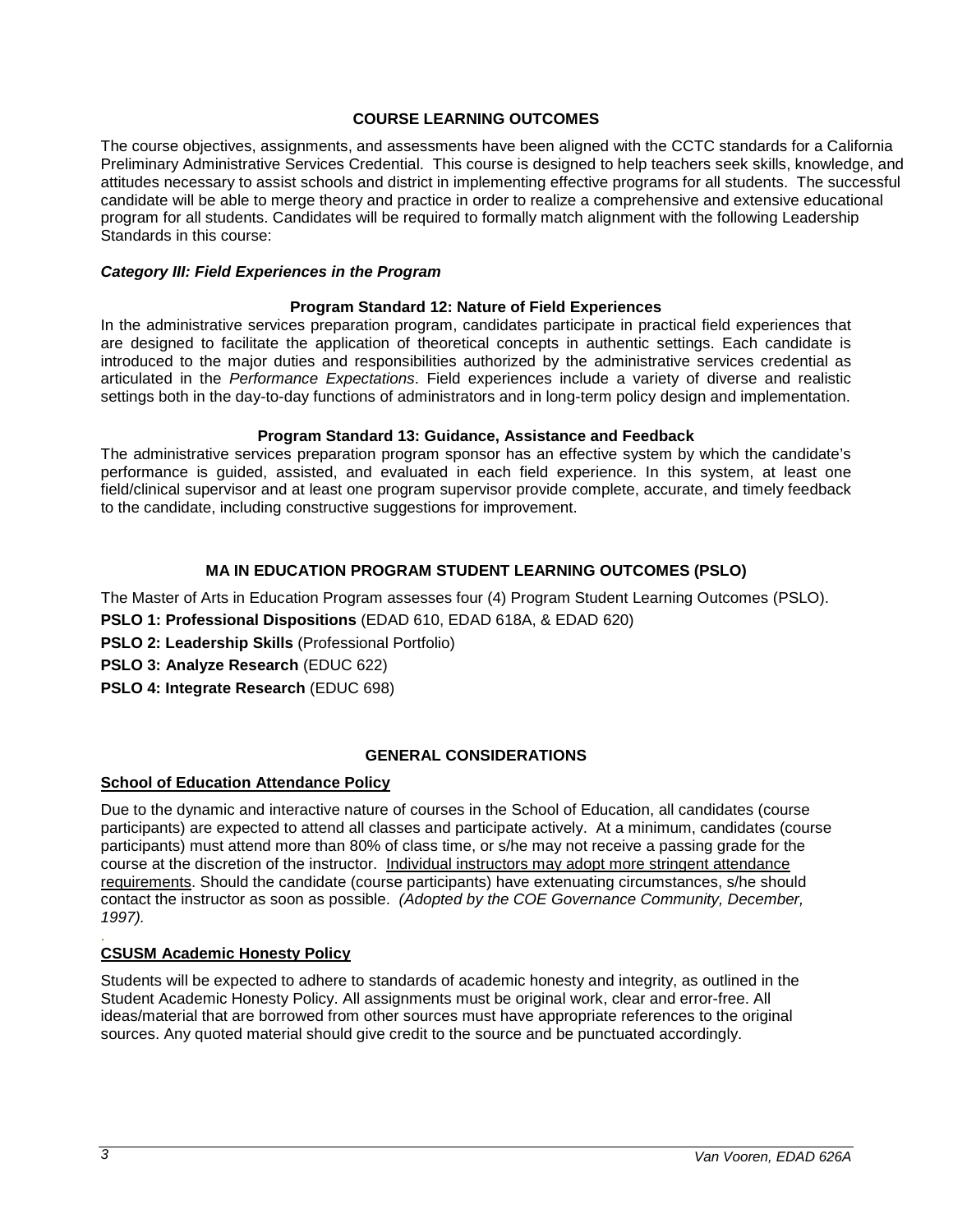Academic Honesty and Integrity: Students are responsible for honest completion and representation of their work. Your course catalog details the ethical standards and penalties for infractions. There will be zero tolerance for infractions. If you believe there has been an infraction by someone in the class, please bring it to the instructor's attention. The instructor reserves the right to discipline any student for academic dishonesty, in accordance with the general rules and regulations of the university. Disciplinary action may include the lowering of grades and/or the assignment of a failing grade for an exam, assignment, or the class as a whole.

Incidents of Academic Dishonesty will be reported to the Dean of Students. Sanctions at the University level may include suspension or expulsion from the University. Refer to the full Academic Honesty Policy at:

[http://www.csusm.edu/policies/active/documents/Academic\\_Honesty\\_Policy.html](http://www.csusm.edu/policies/active/documents/Academic_Honesty_Policy.html)

# **Plagiarism**

As an educator, it is expected that each candidate (course participant) will do his/her own work, and contribute equally to group projects and processes. Plagiarism or cheating is unacceptable under any circumstances. If you are in doubt about whether your work is paraphrased or plagiarized see the Plagiarism Prevention for Students website [http://library.csusm.edu/plagiarism/index.html.](http://library.csusm.edu/plagiarism/index.html) If there are questions about academic honesty, please consult the University catalog.

#### **Students with Disabilities Requiring Reasonable Accommodations**

Students with disabilities who require reasonable accommodations must be approved for services by providing appropriate and recent documentation to the Office of Disabled Student Services (DSS). This office is located in Craven Hall 4300, and can be contacted by phone at (760) 750-4905, or TTY (760) 750- 4909. Students authorized by DSS to receive reasonable accommodations should meet with their instructor during office hours or, in order to ensure confidentiality, in a more private setting.

# **All University Writing Requirement**

The All-University Writing Requirement of 850 words for a 1-unit course, is satisfied through the field experience reflection.

# **Course Format**

Face to face

# **Necessary Technical Competency Required of Students**

Cougar Courses

# **Contact Information for Technical Support Assistance**

The CSUSM Help Desk.

# **Use of Technology**

Candidates (Course participants) are expected to demonstrate competency in the use of various forms of technology (i.e. word processing, electronic mail, Moodle, use of the Internet, and/or multimedia presentations). Specific requirements for course assignments with regard to technology are at the discretion of the instructor. Keep a digital copy of all assignments for use in your teaching portfolio. All assignments will be submitted online, and some will be submitted in hard copy as well. Details will be given in class.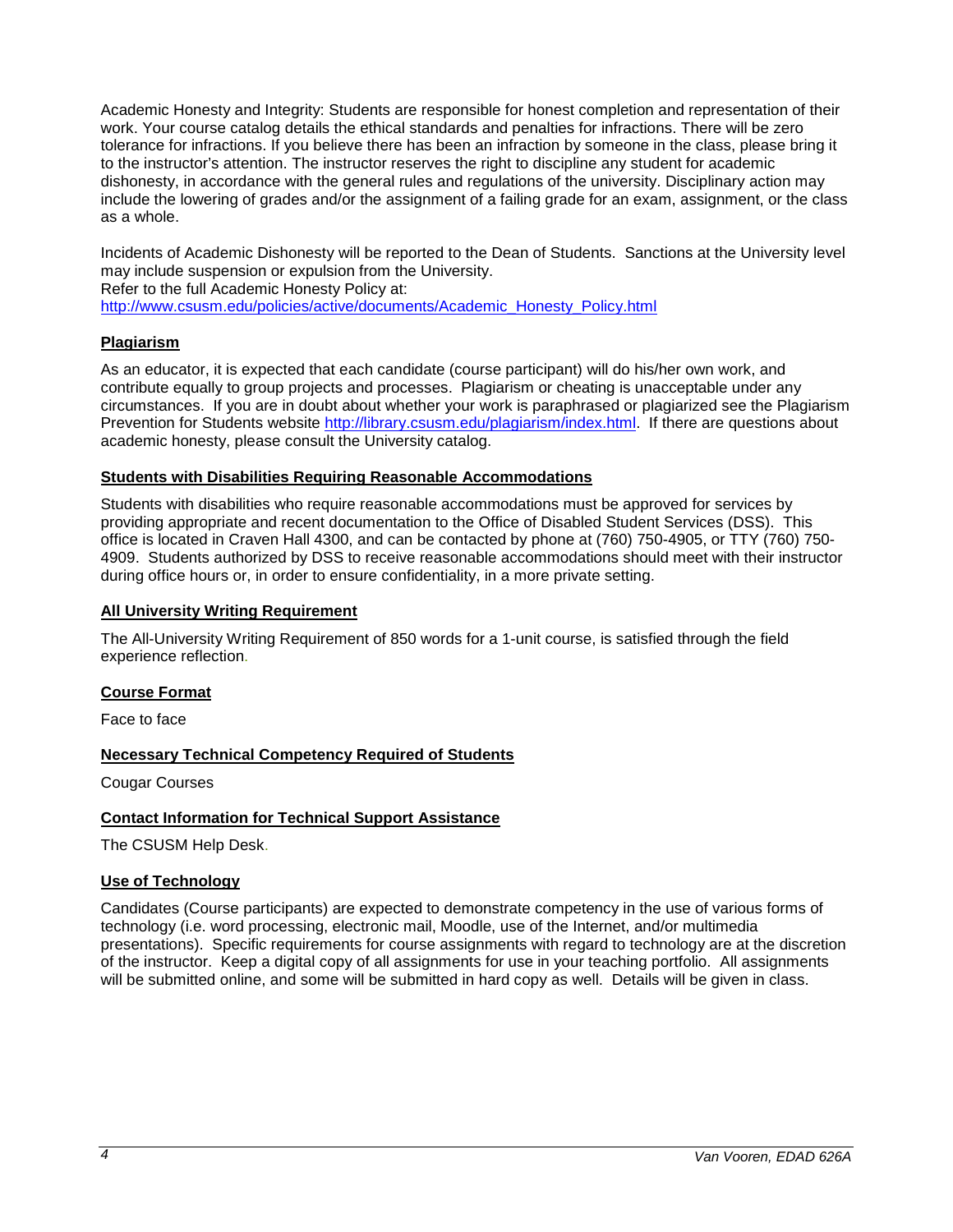# **Electronic Communication Protocol**

Electronic correspondence is a part of your professional interactions. If you need to contact the instructor, email is often the easiest way to do so. It is my intention to respond to all received e-mails in a timely manner. Please be reminded that e-mail and on-line discussions are a very specific form of communication, with their own nuances and etiquette. For instance, electronic messages sent in all upper case (or lower case) letters, major typos, or slang, often communicate more than the sender originally intended. With that said, please be mindful of all e-mail and on-line discussion messages you send to your colleagues, to faculty members in the School of Education, or to persons within the greater educational community. All electronic messages should be crafted with professionalism and care.

Things to consider:

- Would I say in person what this electronic message specifically says?
- How could this message be misconstrued?
- Does this message represent my highest self?
- Am I sending this electronic message to avoid a face-to-face conversation?

In addition, if there is ever a concern with an electronic message sent to you, please talk with the author in person in order to correct any confusion.

# **COURSE REQUIREMENTS AND GRADED COURSE COMPONENTS**

#### **Final Exam Statement**

That there will be no final exam.

#### **Grading Standards**

The Form2 reflection and supporting field experience documents will be graded pass/fail. The work will show an alignment with the two face-to-face courses and their standards. The reflection will indicate the learnings from the process and the areas of growth and challenges for the candidate.

# **Policy on Late/Missed Work**

There will be no late or missed work accepted..

# **Student Collaboration Policy**

This is an individual project unless collaboration is pre-arranged with the faculty. .